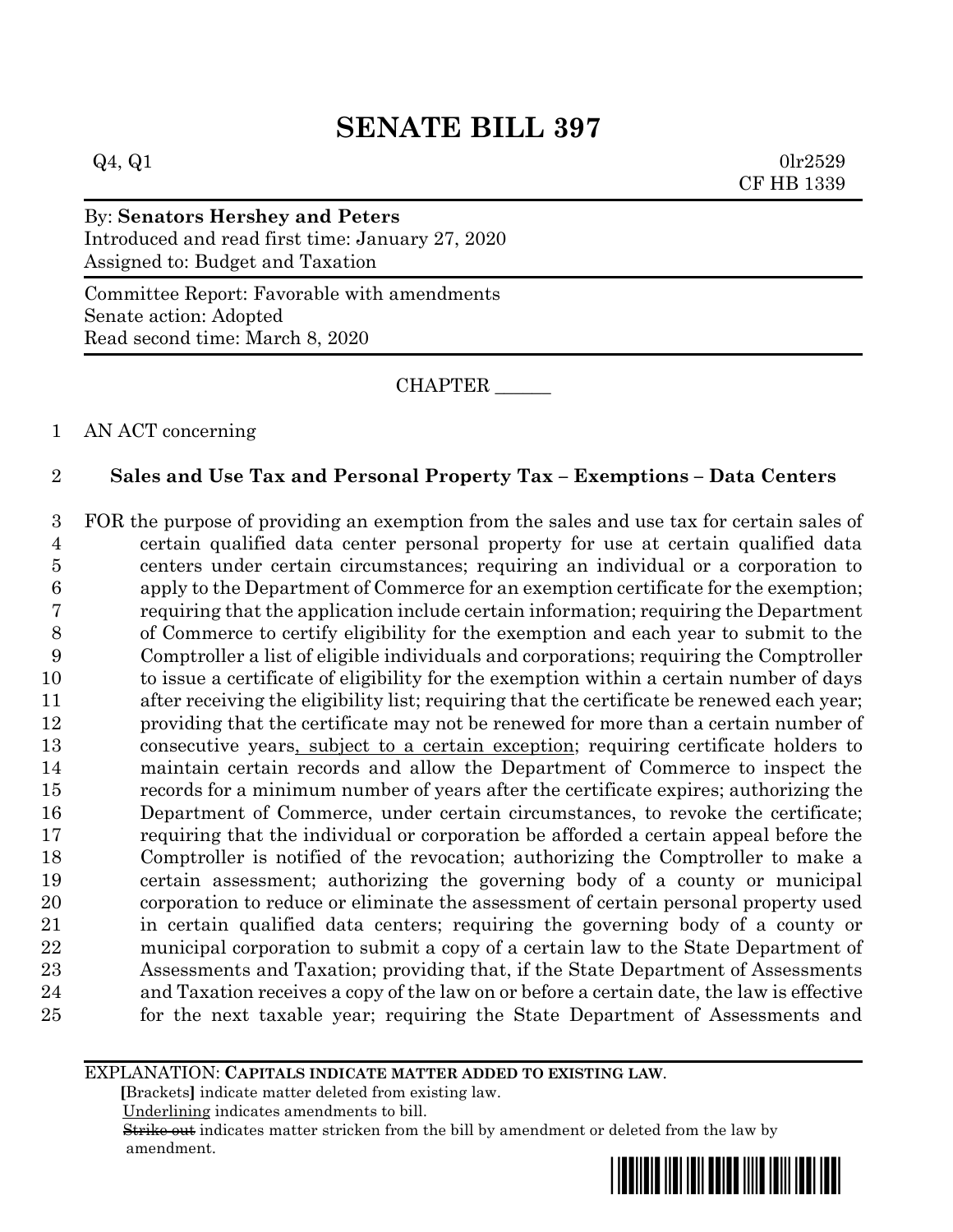#### **SENATE BILL 397**

 Taxation, under certain circumstances, to provide a municipal corporation with a certain assessment of certain personal property; defining certain terms; providing for the application of certain provisions of this Act; and generally relating to exemptions from the sales and use tax and personal property tax for qualified data center personal property.

BY adding to

- Article Tax General
- Section 11–236
- Annotated Code of Maryland
- (2016 Replacement Volume and 2019 Supplement)
- BY adding to
- Article Tax Property
- Section 7–246
- Annotated Code of Maryland
- (2019 Replacement Volume)

 SECTION 1. BE IT ENACTED BY THE GENERAL ASSEMBLY OF MARYLAND, That the Laws of Maryland read as follows:

- **Article – Tax – General**
- **11–236.**

 **(A) (1) IN THIS SECTION THE FOLLOWING WORDS HAVE THE MEANINGS INDICATED.**

 **(2) "DATA CENTER" MEANS A BUILDING OR GROUP OF BUILDINGS USED TO HOUSE COMPUTER SYSTEMS, COMPUTER STORAGE EQUIPMENT, AND ASSOCIATED INFRASTRUCTURE THAT BUSINESSES OR OTHER ORGANIZATIONS USE TO ORGANIZE, PROCESS, STORE, AND DISSEMINATE LARGE AMOUNTS OF DATA.**

- 
- **(3) "DEPARTMENT" MEANS THE DEPARTMENT OF COMMERCE.**

 **(4) "OPPORTUNITY ZONE" MEANS AN AREA THAT HAS BEEN DESIGNATED AS A QUALIFIED OPPORTUNITY ZONE IN THE STATE UNDER § 1400Z–1 OF THE INTERNAL REVENUE CODE.**

 **(5) (I) "QUALIFIED DATA CENTER" MEANS A DATA CENTER LOCATED IN THE STATE IN WHICH AN INDIVIDUAL OR A CORPORATION, WITHIN 3 YEARS AFTER SUBMITTING AN APPLICATION FOR THE SALES AND USE TAX EXEMPTION UNDER THIS SECTION, HAS:**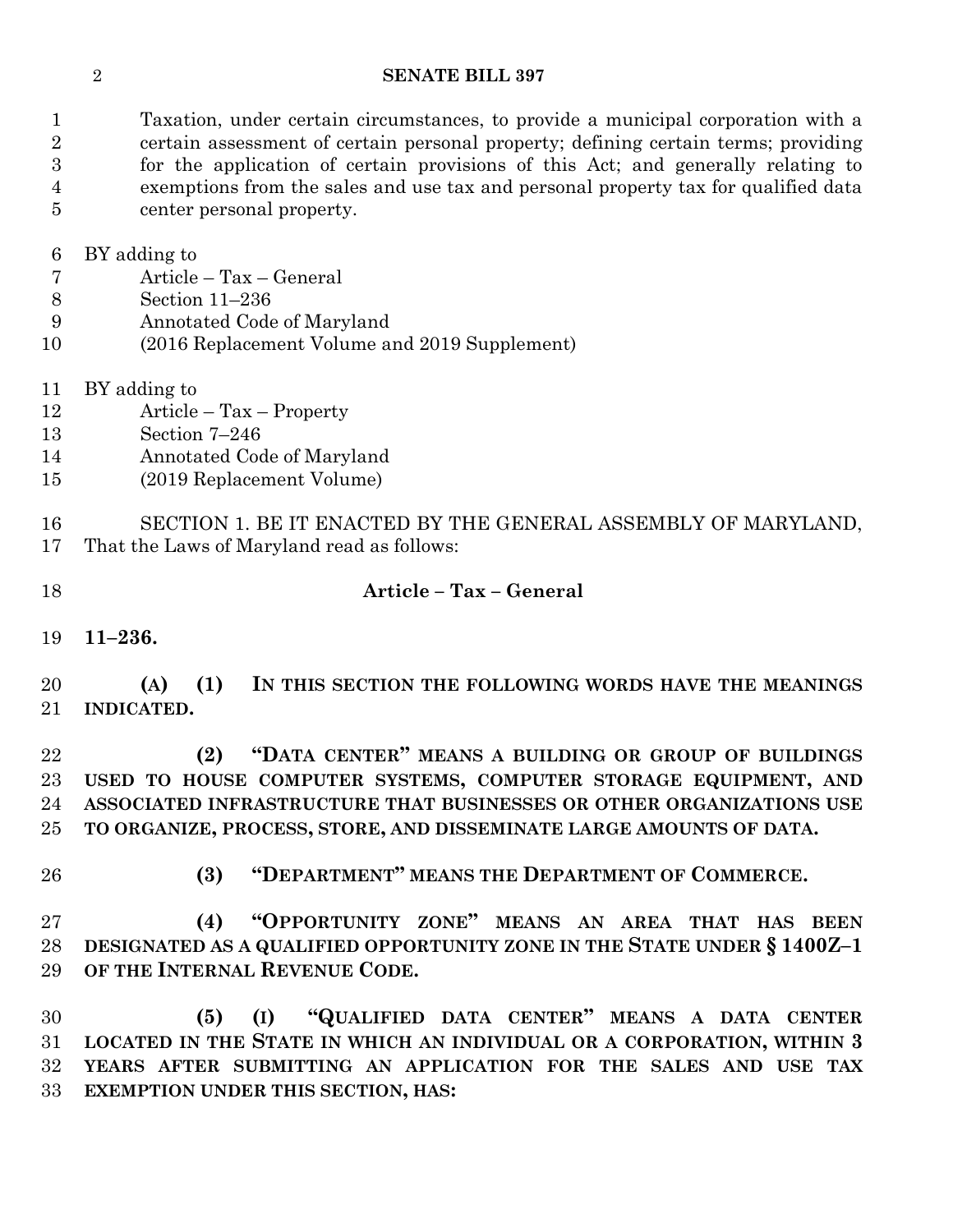| $\mathbf{1}$   | FOR A DATA CENTER LOCATED WITHIN A TIER I AREA,<br>1.                                       |
|----------------|---------------------------------------------------------------------------------------------|
| $\overline{2}$ | INVESTED AT LEAST \$2,000,000 IN QUALIFIED DATA CENTER PERSONAL PROPERTY                    |
| 3              | AND CREATED AT LEAST FIVE QUALIFIED POSITIONS; OR                                           |
| $\overline{4}$ | FOR A DATA CENTER LOCATED IN ANY OTHER AREA OF<br>2.                                        |
| $\bf 5$        | THE STATE, INVESTED AT LEAST \$5,000,000 IN QUALIFIED DATA CENTER PERSONAL                  |
| 6              | PROPERTY AND CREATED AT LEAST FIVE QUALIFIED POSITIONS.                                     |
| 7              | "QUALIFIED DATA CENTER" INCLUDES:<br>(II)                                                   |
| 8              | 1.<br>A DATA CENTER THAT IS A CO-LOCATED OR HOSTING                                         |
| 9              | DATA CENTER WHERE EQUIPMENT, SPACE, AND BANDWIDTH ARE AVAILABLE TO                          |
| 10             | LEASE TO MULTIPLE CUSTOMERS; AND                                                            |
| 11             | 2.<br><b>ENTERPRISE</b><br><b>DATA</b><br><b>CENTER</b><br><b>OWNED</b><br><b>AND</b><br>AN |
| 12             | OPERATED BY THE COMPANY IT SUPPORTS.                                                        |
| 13             | "QUALIFIED DATA CENTER PERSONAL PROPERTY" MEANS<br>(6)<br>(I)                               |
| 14             | PERSONAL PROPERTY PURCHASED OR LEASED TO ESTABLISH OR OPERATE A DATA                        |
| 15             | CENTER.                                                                                     |
|                |                                                                                             |
| 16             | "QUALIFIED DATA CENTER PERSONAL<br>(II)<br>PROPERTY"                                        |
| 17             | <b>INCLUDES:</b>                                                                            |
| 18             | COMPUTER EQUIPMENT OR ENABLING SOFTWARE<br>1.                                               |
| 19             | USED FOR THE PROCESSING, STORAGE, RETRIEVAL, OR COMMUNICATION OF DATA,                      |
| 20             | INCLUDING SERVERS, ROUTERS, CONNECTIONS, AND OTHER ENABLING HARDWARE                        |
| $21\,$         | USED IN THE OPERATION OF THAT EQUIPMENT;                                                    |
| 22             | 2.<br>HEATING, VENTILATION, AND AIR-CONDITIONING                                            |
| 23             | SYSTEMS, INCLUDING CHILLERS, COOLING TOWERS,<br><b>AND</b><br><b>MECHANICAL</b>             |
| 24             | AIR-HANDLING UNITS, PUMPS, ENERGY STORAGE OR ENERGY EFFICIENCY                              |
| $25\,$         | TECHNOLOGY, AND OTHER CAPITAL EQUIPMENT USED IN THE OPERATION OF THAT                       |
| 26             | <b>EQUIPMENT; AND</b>                                                                       |
|                |                                                                                             |
| $27\,$         | 3.<br>EQUIPMENT NECESSARY FOR THE GENERATION,                                               |
| 28             | TRANSMISSION, DISTRIBUTION,<br>OR<br>TRANSFORMATION,<br><b>MANAGEMENT</b><br>OF             |
| 29             | ELECTRICITY, INCLUDING EXTERIOR SUBSTATIONS, GENERATORS, TRANSFORMERS,                      |
| 30             | UNIT SUBSTATIONS, UNINTERRUPTIBLE POWER SUPPLY SYSTEMS, BATTERIES,                          |
| $31\,$         | POWER DISTRIBUTION UNITS, REMOTE POWER PANELS, AND ANY OTHER CAPITAL                        |
| $32\,$         | EQUIPMENT NECESSARY FOR THESE PURPOSES.                                                     |
|                |                                                                                             |

- 
- **(7) (I) "QUALIFIED POSITION" MEANS A POSITION THAT:**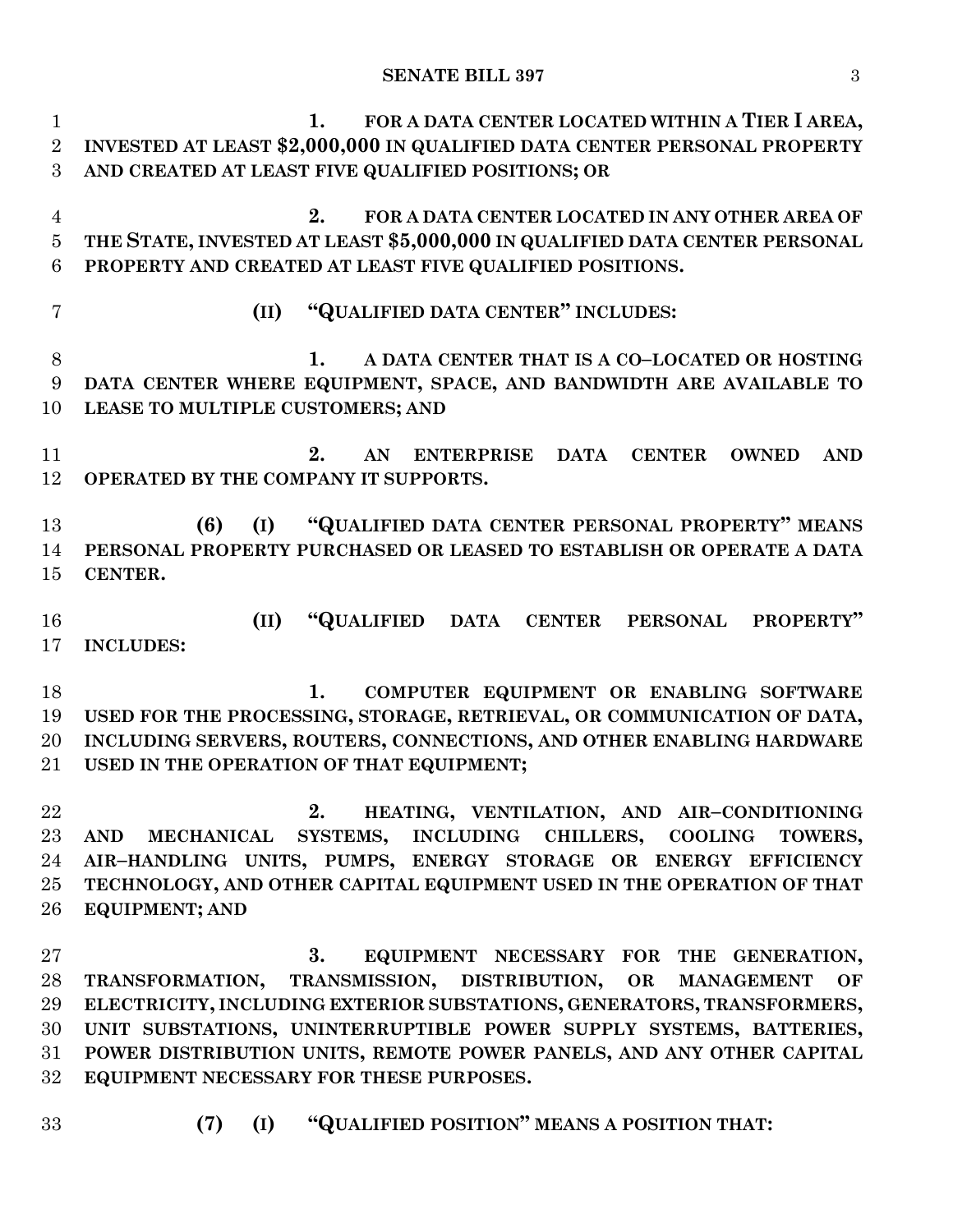|                          | $\overline{4}$<br><b>SENATE BILL 397</b>                                                                                                                                                                                                                   |
|--------------------------|------------------------------------------------------------------------------------------------------------------------------------------------------------------------------------------------------------------------------------------------------------|
| $\mathbf{1}$             | 1.<br>IS A FULL-TIME POSITION OF INDEFINITE DURATION;                                                                                                                                                                                                      |
| $\overline{2}$           | 2.<br>PAYS AT LEAST 150% OF THE STATE MINIMUM WAGE;                                                                                                                                                                                                        |
| 3<br>$\overline{4}$      | 3.<br>IS NEWLY CREATED BECAUSE A DATA CENTER BEGINS<br>OR EXPANDS IN A SINGLE LOCATION IN THE STATE; AND                                                                                                                                                   |
| $\overline{5}$           | IS FILLED.<br>4.                                                                                                                                                                                                                                           |
| 6                        | "QUALIFIED POSITION" DOES NOT INCLUDE A POSITION:<br>(II)                                                                                                                                                                                                  |
| $\overline{7}$<br>8<br>9 | $\mathbf{1}_{\cdot}$<br>CREATED IF AN EMPLOYMENT FUNCTION IS SHIFTED<br>FROM AN EXISTING DATA CENTER IN THE STATE TO ANOTHER DATA CENTER OF<br>RELATED OWNERSHIP IF THE POSITION IS NOT A NET NEW JOB IN THE STATE;                                        |
| 10<br>11                 | 2.<br>CREATED THROUGH A CHANGE IN OWNERSHIP OF A<br><b>TRADE OR BUSINESS;</b>                                                                                                                                                                              |
| 12<br>13<br>14           | 3.<br>CREATED THROUGH A CONSOLIDATION, MERGER, OR<br>RESTRUCTURING OF A BUSINESS ENTITY IF THE POSITION IS NOT A NET NEW JOB IN<br>THE STATE;                                                                                                              |
| 15<br>16<br>17<br>18     | 4.<br><b>CREATED</b><br>IF<br>AN<br><b>EMPLOYMENT</b><br><b>FUNCTION</b><br><b>IS</b><br>CONTRACTUALLY SHIFTED FROM AN EXISTING BUSINESS ENTITY IN THE STATE TO<br>ANOTHER BUSINESS ENTITY IF THE POSITION IS NOT A NET NEW JOB IN THE STATE;<br><b>OR</b> |
| 19                       | 5. FILLED FOR A PERIOD OF LESS THAN 12 MONTHS.                                                                                                                                                                                                             |
| 20                       | "TIER I AREA" MEANS:<br>(8)                                                                                                                                                                                                                                |
| 21<br>22                 | A TIER I COUNTY AS DEFINED IN § 1-101 OF THE ECONOMIC<br>(I)<br><b>DEVELOPMENT ARTICLE; OR</b>                                                                                                                                                             |
| 23                       | (II)<br>AN OPPORTUNITY ZONE.                                                                                                                                                                                                                               |
| 24<br>25<br>26<br>$27\,$ | THE SALES AND USE TAX DOES NOT APPLY TO THE SALE OF QUALIFIED<br>(B)<br>DATA CENTER PERSONAL PROPERTY FOR USE AT A QUALIFIED DATA CENTER IF THE<br>BUYER PROVIDES THE VENDOR WITH EVIDENCE OF ELIGIBILITY FOR THE<br>EXEMPTION ISSUED BY THE COMPTROLLER.  |

 **(C) (1) TO QUALIFY FOR THE SALES AND USE TAX EXEMPTION UNDER SUBSECTION (B) OF THIS SECTION, AN INDIVIDUAL OR A CORPORATION SHALL FILE AN APPLICATION FOR AN EXEMPTION CERTIFICATE WITH THE DEPARTMENT.**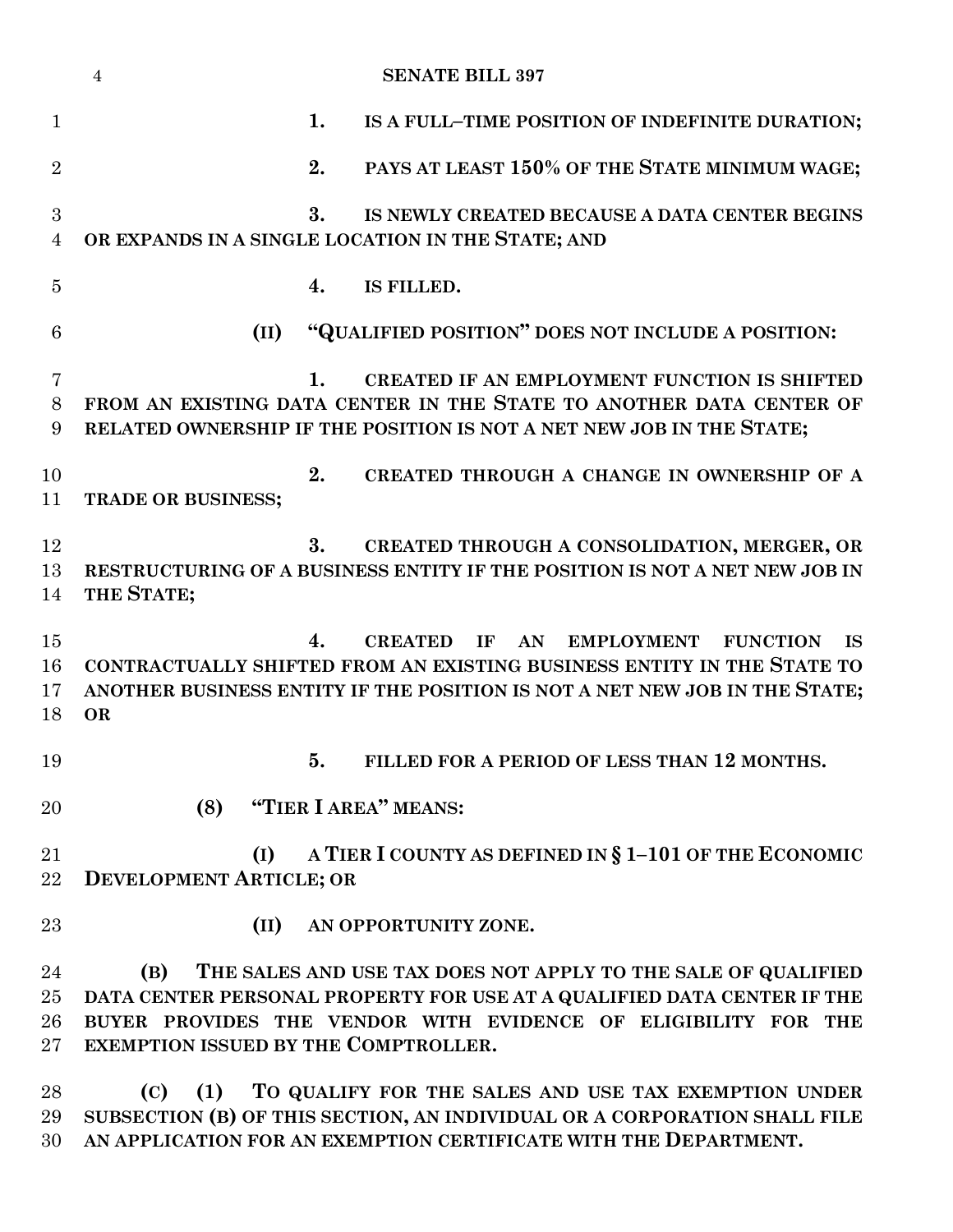**SENATE BILL 397** 5

 **(2) THE APPLICATION MUST: (I) DEMONSTRATE THAT THE APPLICANT INTENDS TO MEET THE REQUIREMENTS OF A QUALIFIED DATA CENTER; AND (II) INCLUDE ANY INFORMATION THE DEPARTMENT REQUIRES TO EVIDENCE THE CAPACITY AND INTENTION OF THE APPLICANT TO FULFILL THE COMMITMENTS SET FORTH IN THE APPLICANT'S APPLICATION. (3) IF, BASED ON THE INFORMATION AND SUPPORTING DOCUMENTATION PROVIDED IN THE APPLICATION, THE DEPARTMENT DETERMINES THE APPLICANT IS ELIGIBLE FOR THE SALES AND USE TAX EXEMPTION UNDER SUBSECTION (B) OF THIS SECTION, THE DEPARTMENT SHALL CERTIFY THE ELIGIBILITY OF THE APPLICANT. (D) (1) EACH YEAR, THE DEPARTMENT SHALL PROVIDE THE COMPTROLLER WITH A LIST OF INDIVIDUALS AND CORPORATIONS THAT THE DEPARTMENT DETERMINES ARE ELIGIBLE FOR THE SALES AND USE TAX EXEMPTION UNDER SUBSECTION (B) OF THIS SECTION. (2) WITHIN 30 DAYS AFTER RECEIVING THE LIST DESCRIBED IN PARAGRAPH (1) OF THIS SUBSECTION, THE COMPTROLLER SHALL ISSUE TO EACH INDIVIDUAL AND CORPORATION LISTED A CERTIFICATE OF ELIGIBILITY FOR THE SALES AND USE TAX EXEMPTION UNDER SUBSECTION (B) OF THIS SECTION. (3) (I) THE CERTIFICATE OF ELIGIBILITY ISSUED UNDER PARAGRAPH (2) OF THIS SUBSECTION: (I) 1. MUST BE RENEWED EACH YEAR; AND (II) 2. EXCEPT AS PROVIDED IN SUBPARAGRAPH (II) OF THIS PARAGRAPH, MAY NOT BE RENEWED FOR MORE THAN 10 CONSECUTIVE YEARS. (II) IF THE INDIVIDUAL OR CORPORATION INVESTS AT LEAST \$250,000,000 IN QUALIFIED DATA CENTER PERSONAL PROPERTY, THE CERTIFICATE OF ELIGIBILITY MAY BE RENEWED FOR UP TO 20 CONSECUTIVE YEARS. (E) FOR AT LEAST 3 YEARS AFTER THE TERMINATION OF A CERTIFICATE ISSUED UNDER SUBSECTION (D) OF THIS SECTION, EACH INDIVIDUAL OR CORPORATION THAT RECEIVES THE CERTIFICATE SHALL: (1) MAINTAIN A RECORD OF:**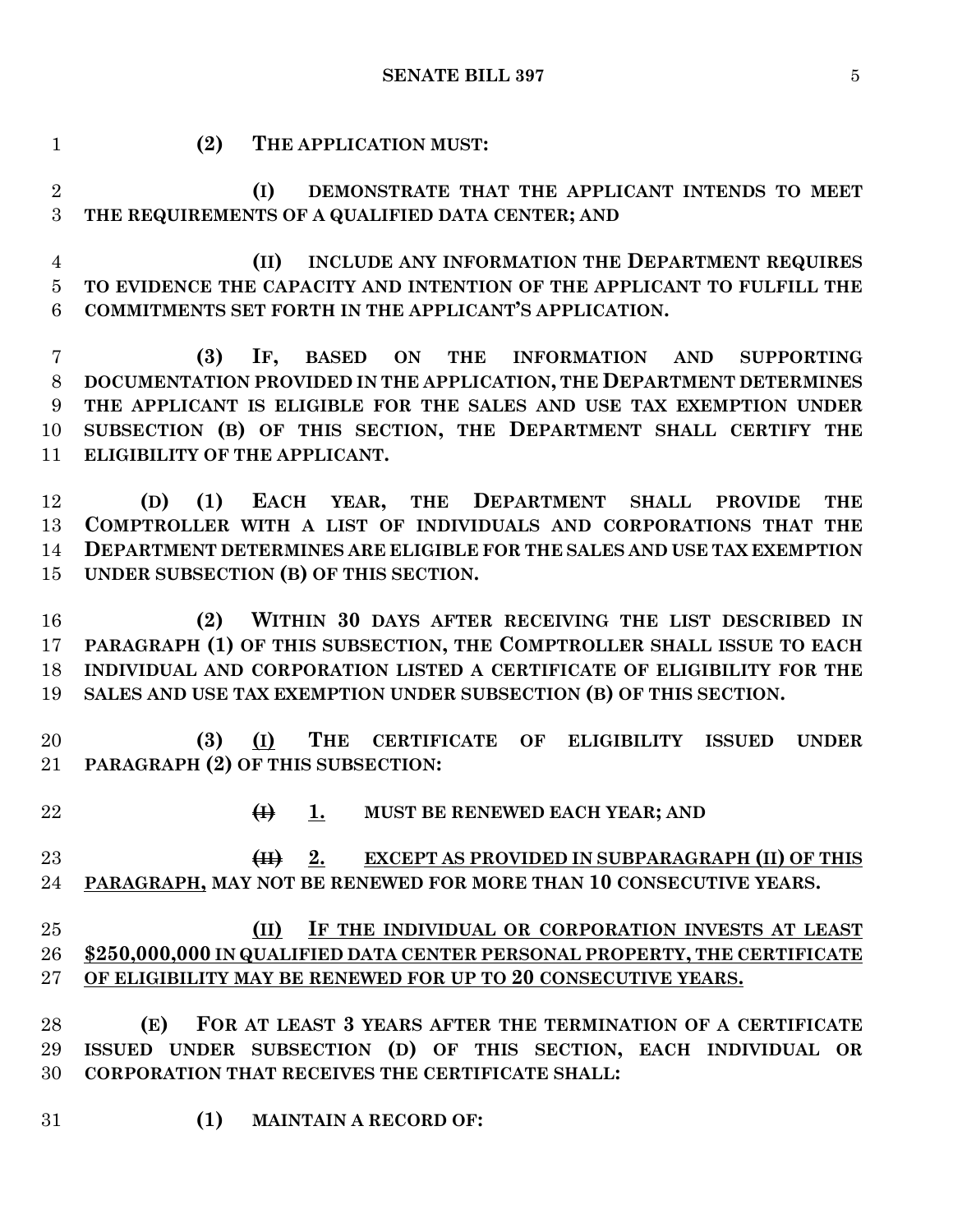|                                  | $6\phantom{.}6$<br><b>SENATE BILL 397</b>                                                                                                                                                                                                                                                                                                                         |
|----------------------------------|-------------------------------------------------------------------------------------------------------------------------------------------------------------------------------------------------------------------------------------------------------------------------------------------------------------------------------------------------------------------|
| $\mathbf{1}$<br>$\overline{2}$   | (I)<br>THE AMOUNT OF SALES AND USE TAX THAT WAS NOT PAID<br>AS A RESULT OF THE CERTIFICATE;                                                                                                                                                                                                                                                                       |
| 3                                | (II)<br>THE NUMBER OF QUALIFIED POSITIONS CREATED; AND                                                                                                                                                                                                                                                                                                            |
| $\overline{4}$<br>$\overline{5}$ | (III) THE INVESTMENT IN QUALIFIED DATA CENTER PERSONAL<br>PROPERTY; AND                                                                                                                                                                                                                                                                                           |
| $6\phantom{.}6$<br>7             | ALLOW THE DEPARTMENT TO INSPECT THE RECORDS DESCRIBED<br>(2)<br>IN ITEM (1) OF THIS SUBSECTION.                                                                                                                                                                                                                                                                   |
| 8<br>9<br>10<br>11<br>12         | (1)<br>THE DEPARTMENT MAY REVOKE A CERTIFICATE OF ELIGIBILITY<br>(F)<br>UNDER SUBSECTION (D) OF THIS SECTION IF ANY REPRESENTATION MADE IN<br>CONNECTION WITH THE APPLICATION FOR THE CERTIFICATE IS DETERMINED BY<br>THE DEPARTMENT TO HAVE BEEN FALSE WHEN MADE OR IF THE APPLICANT HAS<br>FAILED TO FULFILL THE APPLICANT'S COMMITMENTS UNDER THE APPLICATION. |
| 13<br>14                         | THE REVOCATION MAY BE IN FULL OR IN PART AS THE<br>(2)<br>DEPARTMENT MAY DETERMINE.                                                                                                                                                                                                                                                                               |
| 15<br>16<br>17                   | <b>THE</b><br>(3)<br>INDIVIDUAL OR CORPORATION<br><b>SHALL</b><br><b>HAVE</b><br>AN<br>OPPORTUNITY TO APPEAL ANY REVOCATION TO THE DEPARTMENT BEFORE<br>NOTIFICATION OF THE COMPTROLLER.                                                                                                                                                                          |
| 18<br>19<br>20                   | THE COMPTROLLER MAY MAKE AN ASSESSMENT AGAINST THE<br>(4)<br>INDIVIDUAL OR CORPORATION TO RECAPTURE ANY AMOUNT OF SALES AND USE TAX<br>THAT THE INDIVIDUAL OR CORPORATION HAS NOT PAID AS A RESULT OF AN<br>21 EXEMPTION UNDER SUBSECTION (B) OF THIS SECTION.                                                                                                    |
| 22<br>23                         | SECTION 2. AND BE IT FURTHER ENACTED, That the Laws of Maryland read<br>as follows:                                                                                                                                                                                                                                                                               |
| 24                               | <b>Article - Tax - Property</b>                                                                                                                                                                                                                                                                                                                                   |
| 25                               | $7 - 246.$                                                                                                                                                                                                                                                                                                                                                        |
| 26<br>27<br>28                   | IN THIS SECTION, "QUALIFIED DATA CENTER" AND "QUALIFIED DATA<br>(A)<br>CENTER PERSONAL PROPERTY" HAVE THE MEANINGS STATED IN § 11-236 OF THE<br>TAX - GENERAL ARTICLE.                                                                                                                                                                                            |
| 29<br>30<br>31                   | (B)<br>THE GOVERNING BODY OF A COUNTY OR MUNICIPAL CORPORATION MAY<br>REDUCE OR ELIMINATE, BY LAW, THE PERCENTAGE OF THE ASSESSMENT OF ANY<br>QUALIFIED DATA CENTER PERSONAL PROPERTY USED IN A QUALIFIED DATA                                                                                                                                                    |